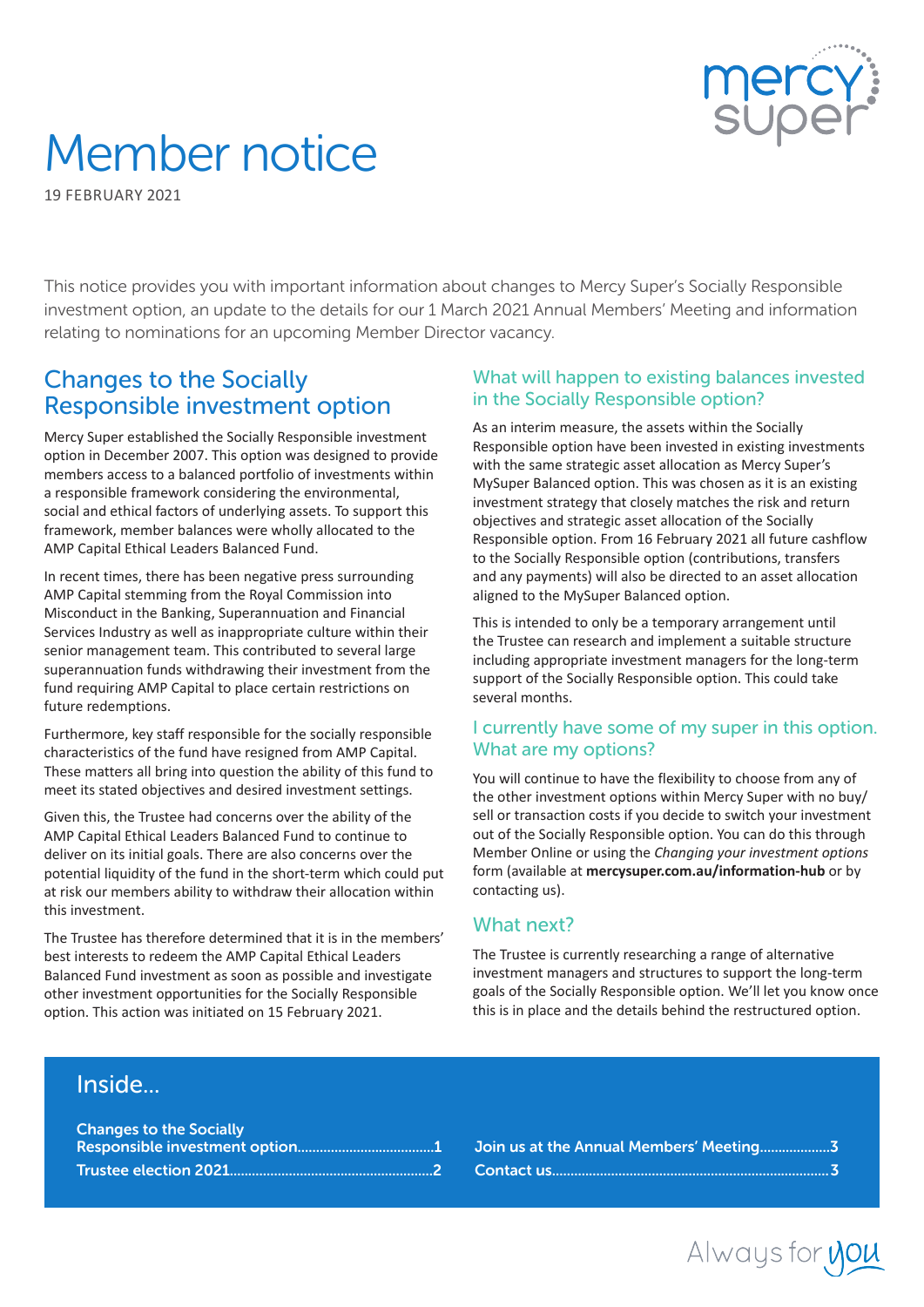# Trustee election 2021

#### We're calling for nominations for Member **Director**

Trustee elections let you have a say in who is on your Trustee Board.

Mercy Super is the super fund established and run for our exclusive membership community. Throughout our history we have always put our members first.

One of the ways the Fund reflects the needs of our members is by having three of the seven directors of the Board of the Fund's Trustee, Mercy Super Pty Ltd (ABN 98 056 047 324), nominated and elected by the members themselves. These are known as Member Directors.

The term of office for one of our current Member Directors expires on 30 June 2021. Because of this, we're calling for nominations from members to run for this vacant position.

## Deadline: Nominations close 15 March



If you are interested in being a Member Director or nominating someone, we encourage you to read the information provided at **mercysuper.com.au/ trusteeelection2021**. Nominations close at 5pm on Monday, 15 March 2021.

If you have further questions about the process for appointing Member Directors, please contact the Company Secretary, Brad Hutchinson on **07 3163 8624** or by email **brad.hutchinson@ mercysuper.com.au** 

You'll find more information on the expectations and responsibilities of a Member Director, the nomination process and a nomination form at **mercysuper.com.au/ trusteeelection2021.**

## The nomination process

**Before nominating a member, or being** nominated yourself, you should read the information below on the nomination process, including who can be a Member Director. You should also read about what a Director does.

#### How it works

The first step in the election process is the call for nominations. If more than one candidate is nominated and approved by the Trustee, an election will be held. The newly elected Member Director will hold office for four years, commencing 1 July 2021.

The role of Member Director is a rewarding one. It offers the opportunity to enhance the financial wellbeing of your fellow members, however there are certain standards that need to be met to be eligible for these responsible positions.

You can be nominated as a Member Director if you:

- are a current member of Mercy Super
- are over 18 at the time of nomination
- don't currently work for Mercy Super (and haven't in the last six months)
- satisfy all requirements of the Trustee's Fit and Proper Policy and Procedures including not being disqualified from being a director and consent to relevant checks being conducted
- provide any other information or consents required which may include providing names of referees
- have approval to serve from your employer

**Candidates must be nominated by a current Mercy Super member.**

# What does a Trustee Director do?

Being a Trustee Director of a superannuation fund is a responsible position. The principal responsibilities include:

- compliance with the terms of the Trust Deed and Rules
- ensuring members' rights are protected
- investment of the assets of Mercy Super
- ensuring that the Fund complies with legislative and regulatory requirements (including the Corporations Act 2001 which covers disclosure requirements and the Superannuation Industry (Supervision) Act 1993 which includes licensing and registration requirements for Trustees and superannuation schemes)

Trustee Directors can take advice and use the services of outside professionals, but the ultimate legal and decision-making responsibilities rest with them.

If elected you will be expected to engage in ongoing training to maintain and enhance your skills as well as attend meetings as required.

Trustee Directors are required to attend usually five Board meetings each year. Each meeting is typically held on a Monday and lasts around four hours (occasionally longer). The Board papers are typically in excess of 250 pages. They are generally issued a week prior to each meeting and need to be reviewed by the Trustee Directors prior to the meetings.

Trustee Directors may also be required to serve on one or more of the sub-committees of the Board. These also meet a similar number of times each year with meetings generally lasting up to four hours. Committee papers are also issued a week prior to these meetings.

In addition to time spent in meetings and preparation, each Trustee Director is required to complete at least 30 hours of relevant training each year.

If you have further questions about the process for appointing Member Directors, please contact the Company Secretary, Brad Hutchinson on **07 3163 8624** or by email **brad.hutchinson@mercysuper.com.au**